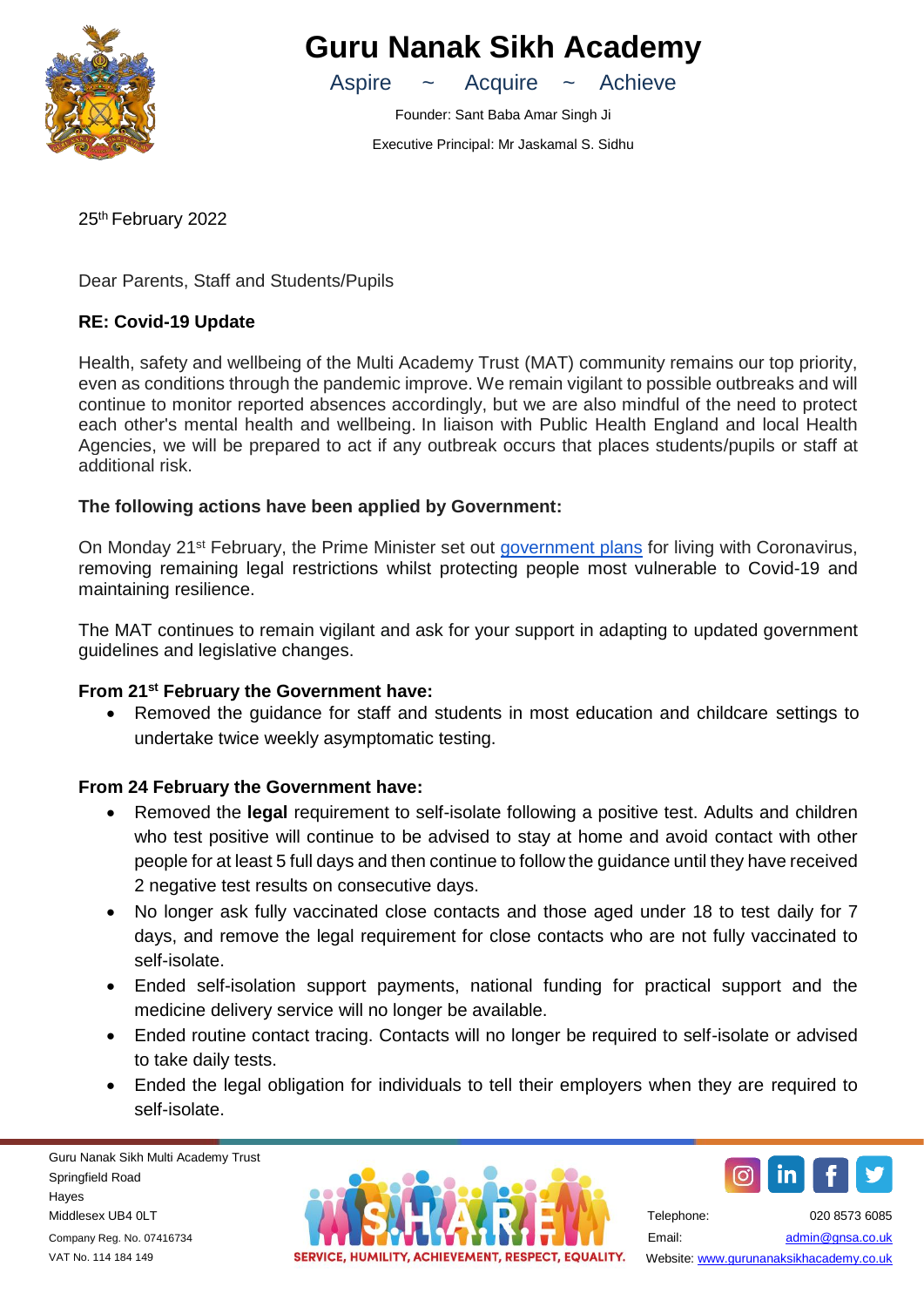- Revoked The Health Protection (Coronavirus, Restrictions) (England) (No. 3) Regulations.
- Daily testing for students/pupils under the age of 18 and staff close contacts is removed.

Staff will no longer be required to self-isolate or advised to take daily tests, however please follow the above measure of not attending the school site if you are unwell.

## **From 28th February:**

• Face coverings will no longer be legally required to be worn during the school day. For some, wearing a face covering may continue to be part of their own personal health care practice and we expect everyone to follow our SHARE values and principles by respecting and supporting each other in their personal choices.

#### **Asymptomatic Testing:**

• Secondary students will no longer be required to conduct asymptomatic testing. The MAT will no longer be distributing test kits to students or staff as part of government plan for living with Covid-19.

If you require home test kits, please be aware that universal free tests for symptomatic and asymptomatic people will no longer be available from 1st April. If you are displaying symptoms of Covid-19 you can still [order your Coronavirus \(Covid-19\) rapid lateral flow tests](https://www.gov.uk/order-coronavirus-rapid-lateral-flow-tests) via gov.uk.

#### **However, where this is no longer a legal requirement, as with any illness or communicable virus, we ask that anyone who tests positive for Covid-19 not to attend our school site.**

With our continuous wellbeing and support structures within the MAT, we will aim to update parents, students/pupils and staff if further changes are made from any legal or government updates to the measures.

#### **Covid-19 Category Groups**

As part of ongoing measures of support; where Government has [updated isolation guidance](https://www.gov.uk/government/publications/guidance-on-shielding-and-protecting-extremely-vulnerable-persons-from-covid-19) for those clinically vulnerable or extremely vulnerable; any student/pupil related cases must be reported to [welfare@gnsa.co.uk.](mailto:welfare@gnsa.co.uk)

Staff related cases must be reported to [HR@gnsa.co.uk.](mailto:HR@gnsa.co.uk)

#### **Additional Support - Government Updates**

The Department for Education is modifying its operational guidance for schools, which will increasingly be replaced by general guidelines from the UK Health Security Agency. Travel advice will come from the Foreign, Commonwealth and Development Office.

In line with Covid-19 provisions from 24<sup>th</sup> March, support allowances within Statutory Sick Pay will be removed.





Telephone: 020 8573 6085 Email: [admin@gnsa.co.uk](mailto:admin@gnsa.co.uk)  Website: www.gurunanaksikhacademy.co.uk